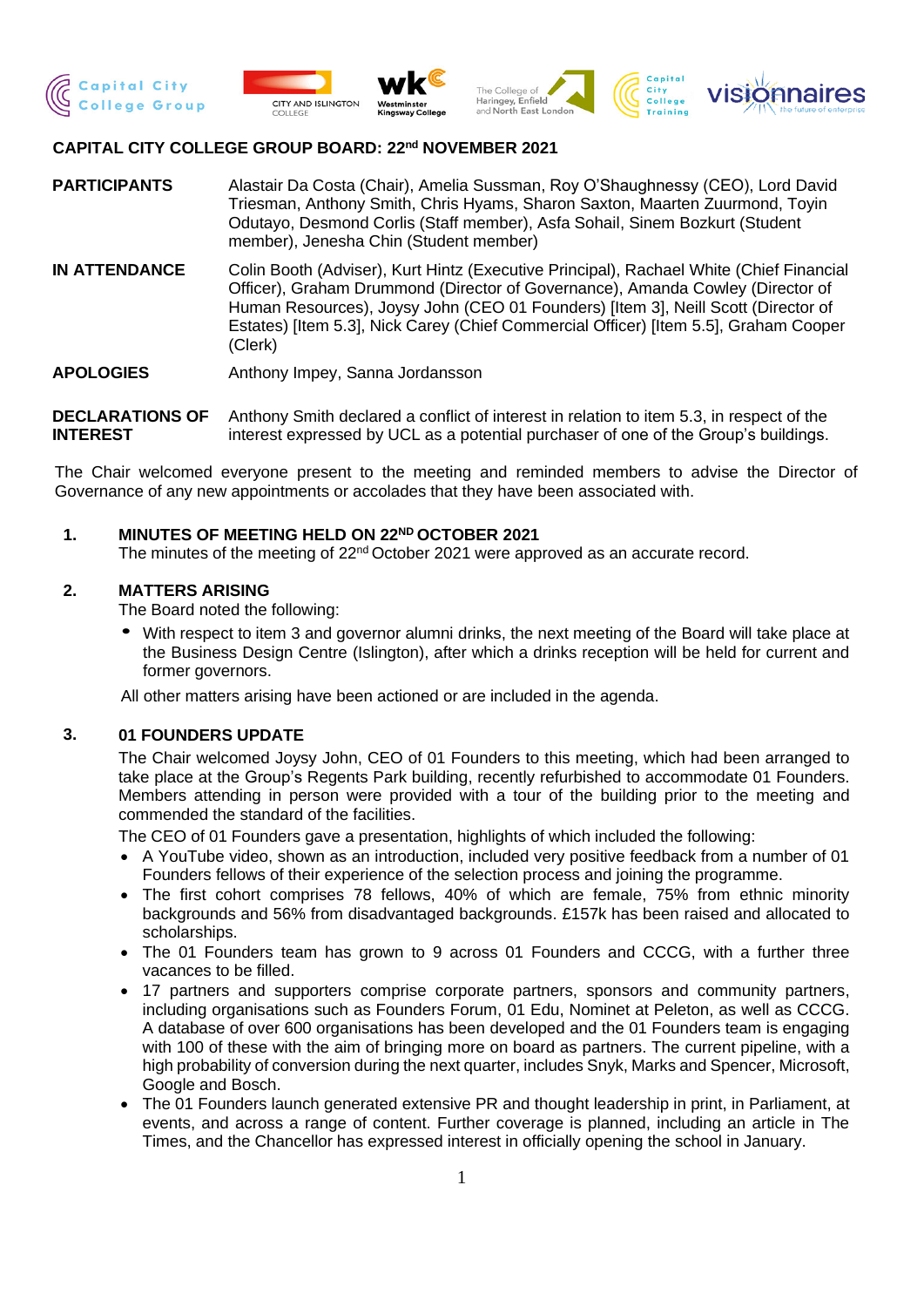- Since launch, the website has attracted over 44,000 visits, social media has attracted over 2,500 followers, and over 100,000 flyers have been distributed.
- The selection process is highly rigorous and challenging, with only 5% of those who register making it through the various stages to become fellows. Barriers to recruitment include learner access to funding and that the current offering is full-time on campus.
- Lessons learnt so far include that reaching younger audiences requires a two-year lead-in, aligned to the period during which students choose between FE, HE or alternative pathways. Also, a hybrid offer needs to be developed to broaden the attractiveness to learners. Development of the current model will also include rolling recruitment rather than an annual learner intake, as well as a shorter programme in order to better meet the immediacy of industry demand for talent.

The Group CEO highlighted the importance of the learnings to the Group of setting up 01 Founders, being one of the Group's first commercial ventures. In the context of the highly competitive landscape in London, he also highlighted the opportunity for transformational growth by establishing satellite sites in other cities, although securing and equipping sites with the required technology will be costly. Following a recent meeting with the other founder organisations, a detailed plan will be developed over coming weeks, the central themes being to deliver to learners and employers whilst also generating a financial return to the Group.

The Board thanked the CEO 01 Founders for her attendance and presentation.

The Executive Principal advised that the cost to the Group of supporting 01 Founders is met by AEB funding from the GLA, with delivery costs of c. 45% and the remainder making a positive contribution to overheads. There had been some initial comment in the press regarding this use of AEB funding, but discussions had taken place with the GLA, who were satisfied in this respect.

## **4. FEEDBACK FROM FURTHER EDUCATION COMMISSIONER VISIT**

A note providing feedback on the FE Commissioner visit that took place on Friday 19<sup>th</sup> November had been circulated and the Board noted the satisfactory outcome. It was further noted that:

- The visit had been to review actions taken to address the four recommendations made previously. The Commissioner had endorsed these actions, and as a result, there will be no follow-up visits. The report on the visit will, however, comment that there are some actions still considered to be work in progress.
- Importantly, the Commissioner accepted that the Group is largely on track in terms of improvements to the quality of teaching and learning, and in addressing its finances, having achieved an ESFA Good Financial Health status.
- The Commissioner had also been impressed by the level and effectiveness of communication across the Group and with trade unions.
- The Commissioner had made a number of advisory observations, including in relation to the Group Risk Register and further improvements in aspects of financial reporting.

The Chair highlighted that the Board should recognise the transformation that has been achieved over the past 18 months. The FE Commissioner's intervention had been prompted by the Group facing a £10m financial deficit and at a time of an Ofsted Grade 3. The first visit largely confirmed what the Board already knew it needed to achieve, and which it has succeeded in doing, within the 18 month time horizon it considered would be needed. There is much for the Board to be proud of, including with regard to enhancements to the governance oversight of quality, finance and other matters, with harmonisation across the Group at the centre of much of this improvement. Achieving an Ofsted Grade 2 in the inspection expected shortly is now a primary focus and will be a testament to the improvements in quality. The Chair stressed that the progress achieved is a huge credit to the CEO, the executive and staff team, and to the Board

# **5. CEO REPORT**

The CEO presented his report. He echoed the Chair's previous summing up, acknowledging the contribution and hard work of the GLT, staff and governors that has led to the significant progress achieved in addressing the quality and financial challenges.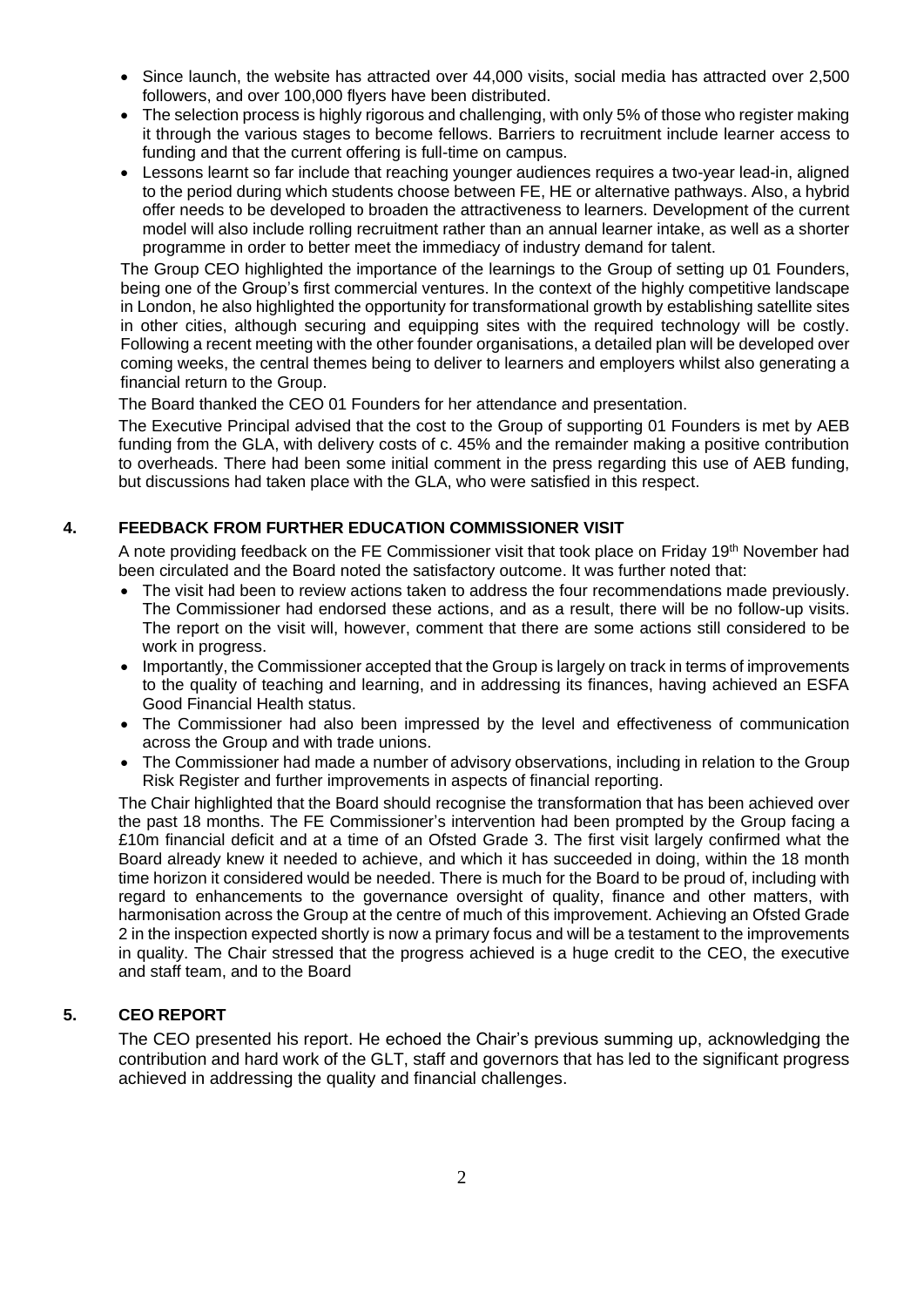# **5.1 EMPLOYEE RELATIONS UPDATE**

The HR Director provided an initial update, and this subject was also revisited later in the meeting, the overall outcome being that the Board noted and agreed as follows:

- The Group has been in dispute with UCU since May/June, at which time a ballot of members was undertaken that led to ten days of strike action, mainly in relation to pay, but also in relation to workload and implementation of the new Observation of Teaching and Learning policy. Since that time, the Executive Principal and the HR Director have been jointly leading negotiations on behalf of the Group.
- Following this negotiation, the pay award proposed by the Group to UCU is a £700 non-consolidated pay award for all members currently paid up to £50k per annum, to be paid in December payroll. To qualify, staff must have been employed by the Group from 1<sup>st</sup> September. A pro-rata payment will be made for fractional staff. Discussions have also taken place with Unison and others, and it is proposed that the same award should apply to all lecturing staff. UCU are now in the process of putting the negotiated position on pay, lesson observations policy and workload to their members. Settlement on the latter point will require a number of task and finish groups whose aim will be to make recommendations with respect to reducing the burden of administrative work on teachers. With regard to the lesson observations policy, the Executive Principal advised that he is confident that the Group has negotiated to a point where it has a policy that is sufficient to enable the required level of quality assurance, and that it is hoped that this will be developed further as the process is embedded over the next three years.
- Agreement to the offer has already been reached with NEU, and the Group is not currently facing any further imminent strike action by either UCU or NEU.
- The CEO advised that an assessment had also been made regarding the cost of extending the award to higher paid staff, as there are a significant number of middle managers paid in the range £50k-£70k. The CFO advised that this would increase the total cost to the Group to c. £900k, and that the total cost of the award could be met from within the current year budget, an amount having been budgeted to cover restructuring costs.
- The Board noted that the FE Commissioner had shown an interest in how the Group supports and invests in its middle management, particularly given the challenges that these staff have had to deal with over the past couple of years. Should the Board decide to approve the non-consolidated pay award, it is important that this is positioned as an investment in this tier of management.
- The Chair of the Remuneration Committee supported the proposal.
- The Board also noted that the unions had indicated a wish to start negotiations earlier next year, and it is to be expected that they will be seeking a consolidated pay award at that time.

The Board **APPROVED** the pay award of a non-consolidated payment of £700 for staff on a salary of up to £50k, and pro rata for fractional staff, and also delegated the authority to the CEO, Executive Principal and Director of HR to extend the offer to staff on a salary up to £70k if considered necessary and appropriate in order to reach final agreement with the unions. The Board commended the Executive Principal and the HR Director on their handling of these difficult negotiations.

# **5.2 REVIEW OF STRATEGIC PLAN**

A report was received. The Board noted that the current strategic plan was approved by the Board at the beginning of the calendar year (approval having been delayed due to the impact of the pandemic), and that the strategy had been written at a time when financial sustainability and the achievement of an Ofsted 'Good' grade were the main priorities for the Group. Since the confirmation the Group's 'good' financial health status from the ESFA and now that quality improvements can be demonstrated, the plan has been reviewed and a copy is provided for the Board to note. The Board workshop in January will provide an opportunity for further discussion on the Group's strategic ambitions in the context of the external environment and current opportunities and developments across the sector (which include merger activity by other college groups).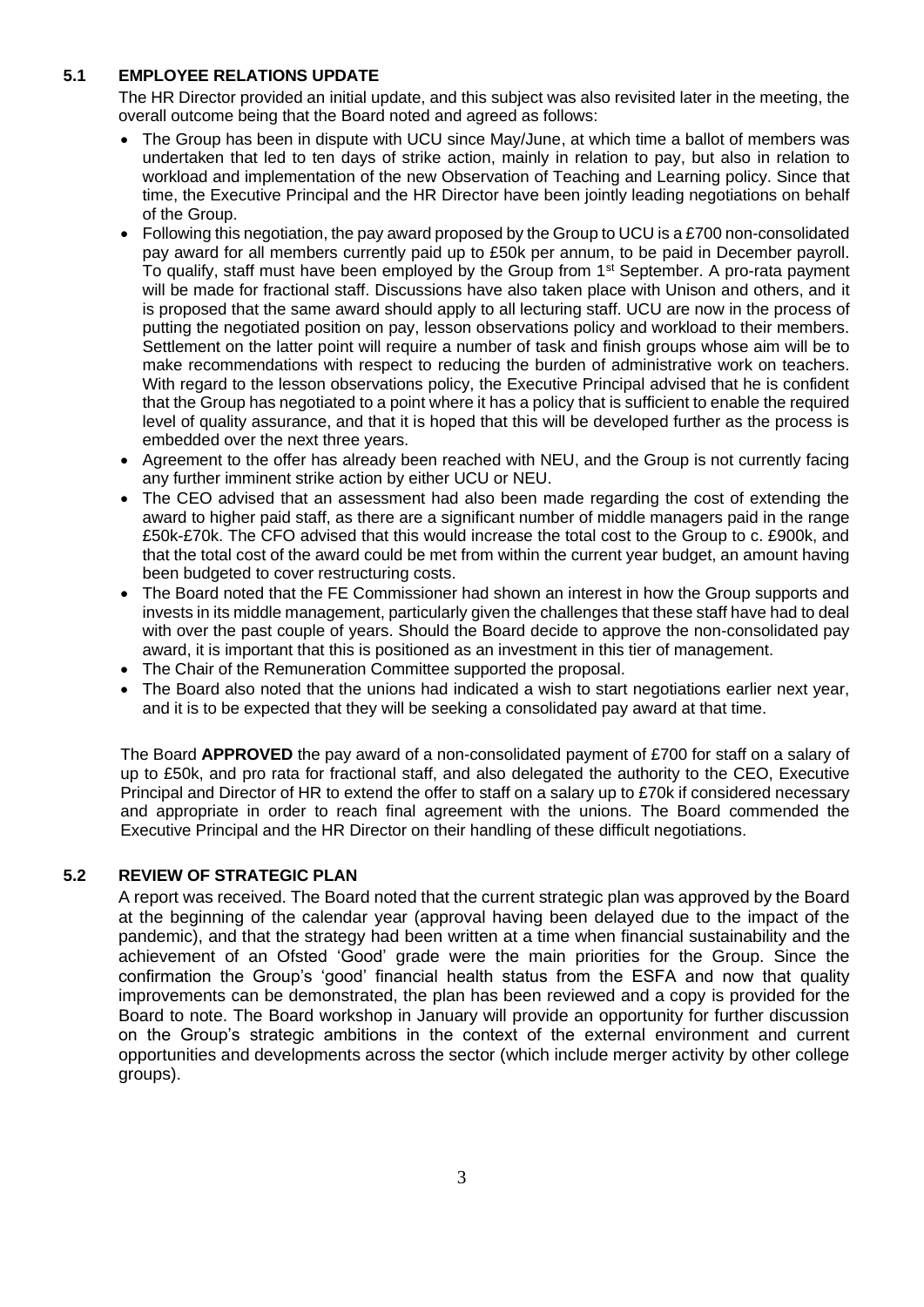# **5.3 ESTATES UPDATE**

The discussion for this item was subject to a confidential minute.

## **5.4 VISIONNAIRES**

A report was received summarising progress and significant milestones that have been reached to date. Additionally, it was noted that a reception had recently been held to welcome other colleges who have joined Visionnaires. The focus now is to build more awareness among colleges, potential sponsors and other stakeholders, to set up impact tracking, and to use feedback to make further improvements to quality of programmes, as well as seeking further funding for the venture from supporters of incubator projects and other organisations.

# **5.5 COMMERCIAL UPDATE**

A report was received and the Board particularly noted the following highlights:

- Capital City College Enterprises (CCCE), the subsidiary through which more flexible and commercial service offerings can be developed, is now in place and operational.
- 01 Founders: a report was provided earlier in the meeting.
- Following restructuring, the Group now has a team in place to implement a co-ordinated approach to commercial lettings.
- The Group has won a bid in the first funding round for the Turing Scheme, the replacement for the Erasmus scheme. Over 600 expressions of interest to join the scheme and the International Team is in the process of reviewing these to take the final 45 to interview and to make offers on the 30 places available to start in 2022.

# **5.6 GOOD NEWS STORIES**

The CEO brought the Board's attention to the report on good news stories and media coverage. He highlighted the many examples of student success, and that it has also been pleasing to host a number of important visits including by the Secretary of State for Education and her team, and by the Korean ambassador.

# **6. QUALITY OF TEACHING AND LEARNING UPDATE**

The Group Quality Update report was received and the Board noted:

- The Group has now concluded the data returns and reached a final position on 2020/21 learner outcomes.
- Good progress was made in respect of the 2020/21 Quality Improvement Plans (QIPs) with learner outcomes now above National Averages for both 16-18 and 19+ learners. The draft CCCG Self-Assessment Report (SAR) has also now been completed and will be presented to the validation panel on the 26 November as overall effectiveness of grade 2 "Good".
- Each college within the Group has also evaluated itself as grade 2.
- Key areas under Quality of Education identified for continued improvement are:
	- 1. Overall and Timely achievement of Apprenticeships
	- 2. A level and technicals value added
	- 3. Continuing to improve the quality of teaching and learning at the Centre for Business, Arts and Technology (CBAT) and Science, Business and Foundation Learning at Kings Cross.
	- 4. Improving functional skills pass rates, which is a new action for this year. This specifically relates to maths Level 1, which is a national issue, albeit recently published data shows that the Group is above the national benchmark.
- Other areas for further improvement include attendance rates in English and maths.
- Rapid Improvement Action Plans will continue to be implemented in order to drive the focus and improvement in the specific areas identified.

With regard to an update on Term 1 of the current academic year, the Board noted that there were three weeks during which significant strike action by UCU took place, the most affected being KCC, CBAT, the Centre for Lifelong Learning and the Soho Centre.

In anticipation of an Ofsted inspection during the current year, the Board discussed the changes in methodology in the inspection framework, noting the challenges and risks associated with the deepdive approach and the need for organisation-wide consistency. In this respect, focus is currently being applied in the areas most affected by the recent strike action to ensure that reports and records are up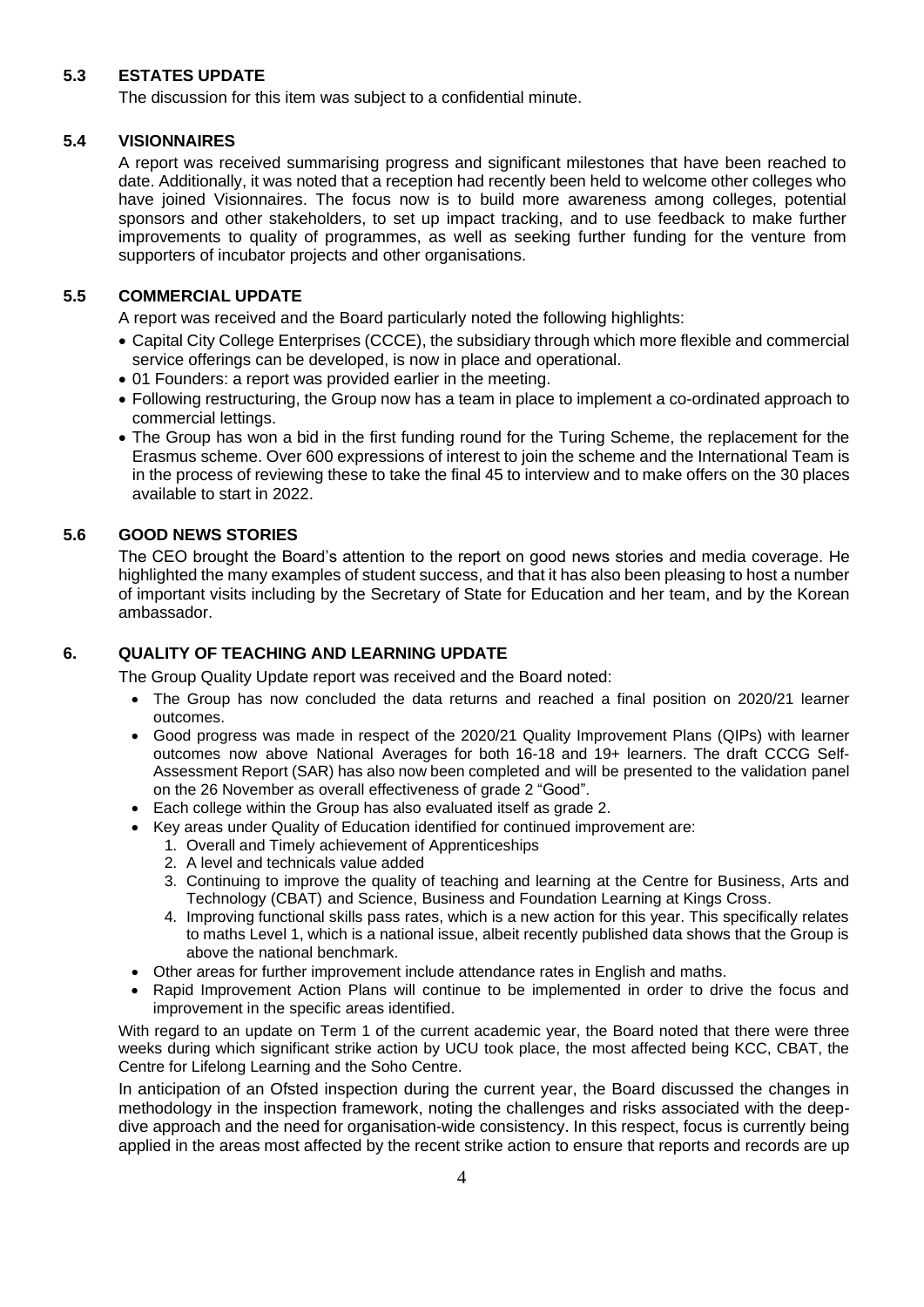to date and at a level that matches the robustness of data across the rest of the Group. The Board also discussed factors behind, and actions being undertaken to address, some areas of inconsistency, particularly adult learner achievement rates across the various centres The Board noted that it would be useful for governors to be informed about the in-year progress of learners.

The Board noted that an issue specifically raised by the FEC Commissioner had been the decrease in the number of 16-18yr old learners, albeit it was also noted that this is not something that Ofsted will concern themselves with. Whilst there has been a recovery in the recruitment of 16-18 year-old learners, what has been achieved is getting back to previous levels rather than significant growth in numbers. The Chair advised that this should be part of a larger discussion to be had around the Group's brand positioning, student recruitment and understanding which other providers young learners in the Group's catchment area are going to if not coming to the Group. This would be part of a wider Board strategic discussion in January. KH

## **7. FINANCIAL PERFORMANCE UPDATE**

The CFO noted that it was pleasing last week to receive the positive feedback from the FE Commissioner on the improvement that has been achieved over the past 18 months in the Group's financial performance, and to be able to provide a copy of the audited financial statements for the year ended  $31<sup>st</sup>$  July 2021 showing an operating surplus of £167k (before pension scheme deficits). This had surpassed what the Commissioner had originally considered achievable.

The Board noted that the audited financial statements will be presented to the December meeting for approval by the Board. At this stage, the results remain subject to any clawback of AEB funding by the GLA, the outcome of which is expected to be heard in early December. The Chair of the Audit Committee clarified that, notwithstanding that the audit is complete, the committee is still in the process of completing its review of the Report & Financial Statements prior to making its recommendation to the December Board.

#### **7.1 MANAGEMENT ACCOUNTS**

The CFO advised that one of the targets set by the FE Commissioner had been for the management accounts to be issued within 15 working days of the month end during the academic year just started. That deadline had been met for the combined August and September management accounts. The October management accounts had also been issued on working day 15, being last Friday, which was not in time for circulation for this meeting, hence the position being reported at this meeting is as at the end of September. The CFO advised that, nevertheless, the October figures showed little change in the year to date variance to budget.

The Board noted:

- For August and September combined, an operating deficit of £4.3m is reported, against a budgeted operating deficit of £6.3m.
- The majority of variances in expenditure relate to timing differences, so the underspend cannot be considered to be definite savings that can be carried forward. Based on Q1 performance, the finance team is now undertaking a full reforecast with all cost centre owners/budget holders across the Group, the outcome of which will be issued with the November management accounts. This will show how the expected full year outcome has changed since the breakeven budget for the current year was agreed, and will include the cost of the non-consolidated pay award. The CFO advised that at the current stage, there is nothing apparent to suggest that the full year break-even position will not be achieved.
- The net balance sheet value at the end of September is £246m, with cash of £27.3m, equating to 101 cash days in hand. The cash position is expected to remain strong, forecasted to be £23m at the  $31<sup>st</sup>$  July 2022 year-end. The College currently has a Good ESFA financial health rating and is expected to retain this, and CFO will be undertaking a review to establish what needs to happen to raise this from Good to Outstanding.

With regard to the performance to the end of September, whilst noting that some of the variances arose from a backlog in income processing, the Board expressed surprise at the extent of variances, given that these relate largely to controllable costs. The CFO explained that part of the savings arose as a consequence of restructurings that had been budgeted to take place during the first couple of months being brought forward and completed prior to the start of the current financial year. These costs were therefore included in the 2020-21 accounts. She also highlighted savings arising from staff vacancies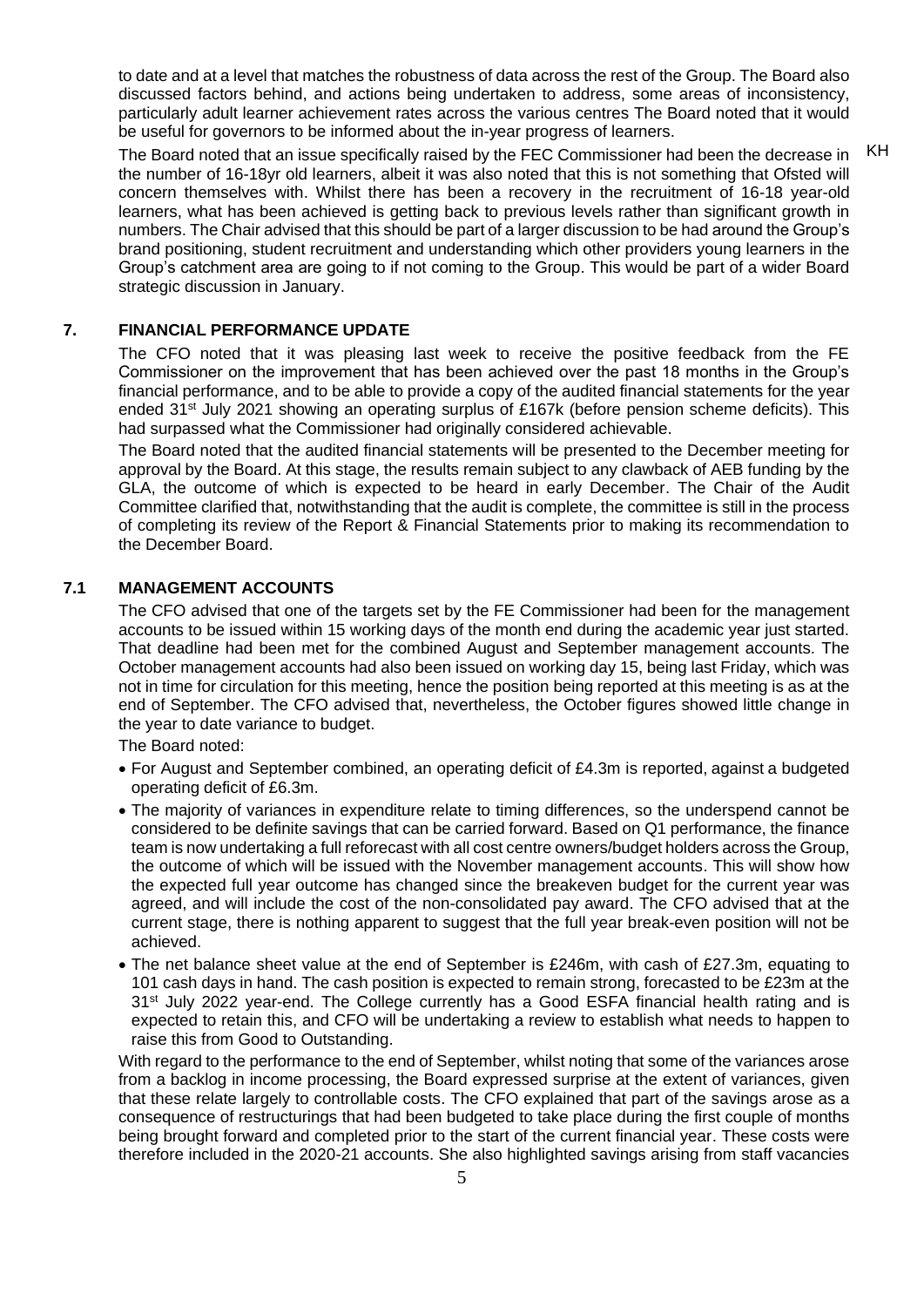in the year to date, although work was also being undertaken to understand a lag in relation to agency costs and to ensure that these costs are kept under control. The Board urged for care to be exercised in the phasing of costs going forward. The CFO advised that she also plans to liaise with the Chair of the Audit Committee to enhance the commentary and analysis of the management accounts presented to the Board going forward.

The CFO assured the Board regarding the rigour around management and governance oversight of exceptional costs.

The Board asked about current resources in the Finance team and was advised by the CFO that the team has been significantly strengthened through recent appointments, the detail of which has been reported to the Audit Committee.

# **7.2 ENROLMENT UPDATE**

A report was received and the Board noted.

- Overall enrolment performance is not significantly different from that forecast at the previous meeting.
- 16-18 enrolment final numbers are expected to be c. 100 down on last year, which will result in a reduction in grant funding for 2022-23 of c. £500k, although efforts are being made to drive further recruitment which could negate some of this reduction. The total is nevertheless lower than the Group was targeting and the recovery amounts to only around half of the number required to reach prepandemic levels.
- AEB enrolment is considerably higher than last year, reaching just over 100% of target as at the end of October. This is very pleasing, given previous concerns that this would not be achieved. It will be necessary to maintain the pace of enrolments throughout the year, given that the funding threshold has increased back to 97% of grant value from the exceptional 90% that was applied in 2020-21. A breakdown of enrolments shows some variation, with WKC below target, as a result of ESOL and enrolments at Regents Park not having recovered to previous levels, whilst other parts of the Group have performed better, including CONEL, which is the Group's largest provider for adults.
- Adult Learning Loans are roughly on target.
- HE enrolment is below target, WKC having particularly fallen behind, notably in the generic subject areas that the Group is pulling back from to focus on areas in which it has a specialism. The success of the latter can be seen from the strong enrolments at CONEL in counselling and eSports.
- With regard to HE provision, the Board noted the burden to the Group of compliance with Office for Students requirements, for what is a small number of learners, albeit the Executive Principal highlighted that these numbers do not include the apprenticeships which also fall within OfS regulation. The Board noted that an annual self-assessment relating to HE provision will be presented to the next meeting for sign off, although the Board asked that regular in-year monitoring by the Board should is revisited, whilst noting that a Board discussion is needed soon on the Group's HE strategy.
- The Board advised that it would like to see more contextual information generally in terms of marketwide data and the enrolment experience across the sector. It was agreed that a report will be provided to the December Board, which will then help to inform discussion on the Group's future strategy to be held in January.
- KH

KH/ GD

• Class sizes are below planned levels, which reduces the Group's earning per hour delivered. Against a target class size of 17, the Group average is 15.3. CIC is the strongest at 16.5, whilst CONEL's average is the lowest at 14.

## **8. HUMAN RESOURCES**

#### **8.1 SIXTH FROM TEACHERS PAY**

A report was received and the Board noted:

• The pay award for sixth form teachers is negotiated annually as part of a national bargaining process conducted between the Sixth Form College Association and the NEU which represents the majority of teachers within the sixth form college sector. Teachers at City and Islington Sixth Form College are on teachers' contracts and are therefore represented by the NEU. There is no legal requirement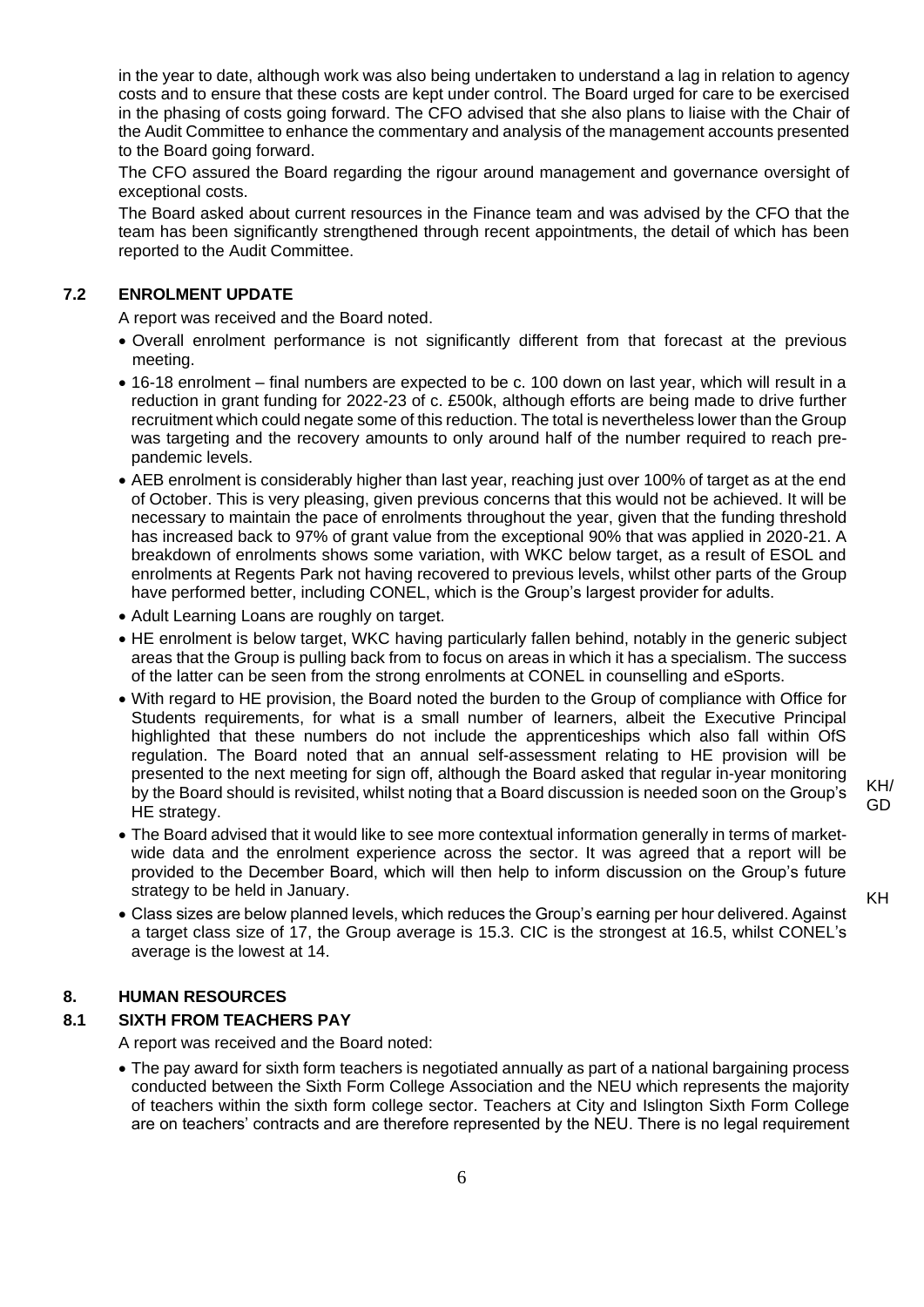to adhere to this pay award, although historically, the Group has implemented the nationally negotiated award.

- The recommended pay award that has been accepted by the NEU is an across the board increase of 1% plus an additional 0.5% increase on pay points 6,7 and 8 to take effect from 1<sup>st</sup> September 2021. In terms of financial implications for the Group, this cost has been budgeted within the 2021- 22 pay budget.
- The Board noted this award as being important to retaining the Group's competitiveness in being able to attract and retain staff.
- The recommendation is supported by the Remuneration Committee.

The Board **APPROVED** the pay award as recommended.

## **8.2 ANNUAL HR REPORT**

The Board received and noted the Annual HR report 2021, the purpose of which is to provide a summary of HR activity for the period 1 January 2021 to 31<sup>st</sup> July 2021. Items covered included key priorities and achievements, Covid implications, employee relations casework, as well as recruitment, learning and development and noting key priorities for the 2021/22 academic year in line with the threeyear People Strategy.

Arising from a query on staff satisfaction, The Director of HR agreed to circulate to the Board the results of the staff engagement survey undertaken in June 2021. Further pulse surveys will be run throughout the current year. The Board requested that a further report is provided in due course, in order to facilitate a discussion by the Board on learnings and insights.

AC

 $AC$ 

The Board congratulated the Director of HR on her hard work and contribution, including development of the Group's People Strategy 2020-23, a copy of which was circulated for information (item 11), during a period of significant challenge and of significant change in the HR team. The Board also commended the level of aspiration expressed in the People strategy in relation to an inclusive, supported and engaged workforce.

# **9. BOARD MEMBERSHIP UPDATE**

A report was received and considered and the Board noted:

- Members of the Search and Governance Committee interviewed six candidates for Board membership on Thursday 11<sup>th</sup> November, following a search conducted by Peridot. The candidates had been impressive and all were considered appointable. The Search and Governance Committee was also impressed by the diversity of candidates put forward by Peridot, and recommends the appointment of four of these as independent members of the Board. Copies of CVs and applications were circulated to the Board on a confidential basis.
- The Board **APPROVED** the appointment of the following as independent members of the Board for a term of office of four years commencing on 1st February 2022.
	- o Angela Herbert
	- o Nicole Morgan
	- o Vincent Egunlae
	- Weiye Kou (Ashley)
- Further discussion will take place on Committee membership. Two of the new appointees have expressed interest in joining the Audit Committee which is in need of new members following recent changes.
- These new members will also be invited to attend the governor workshop on  $20<sup>th</sup>$  January.

## **10. KEY PERFORMANCE INDICATORS**

The Board received for information and noted the following reports:

- Group Dashboard November 2021.
- Final Funding Report 2020/21

## **11. PEOPLE STRATEGY**

The Board received and noted a copy of the Group's People Strategy 2020-23.

#### **12. GOVERNOR DEVELOPMENT PROGRAMME**